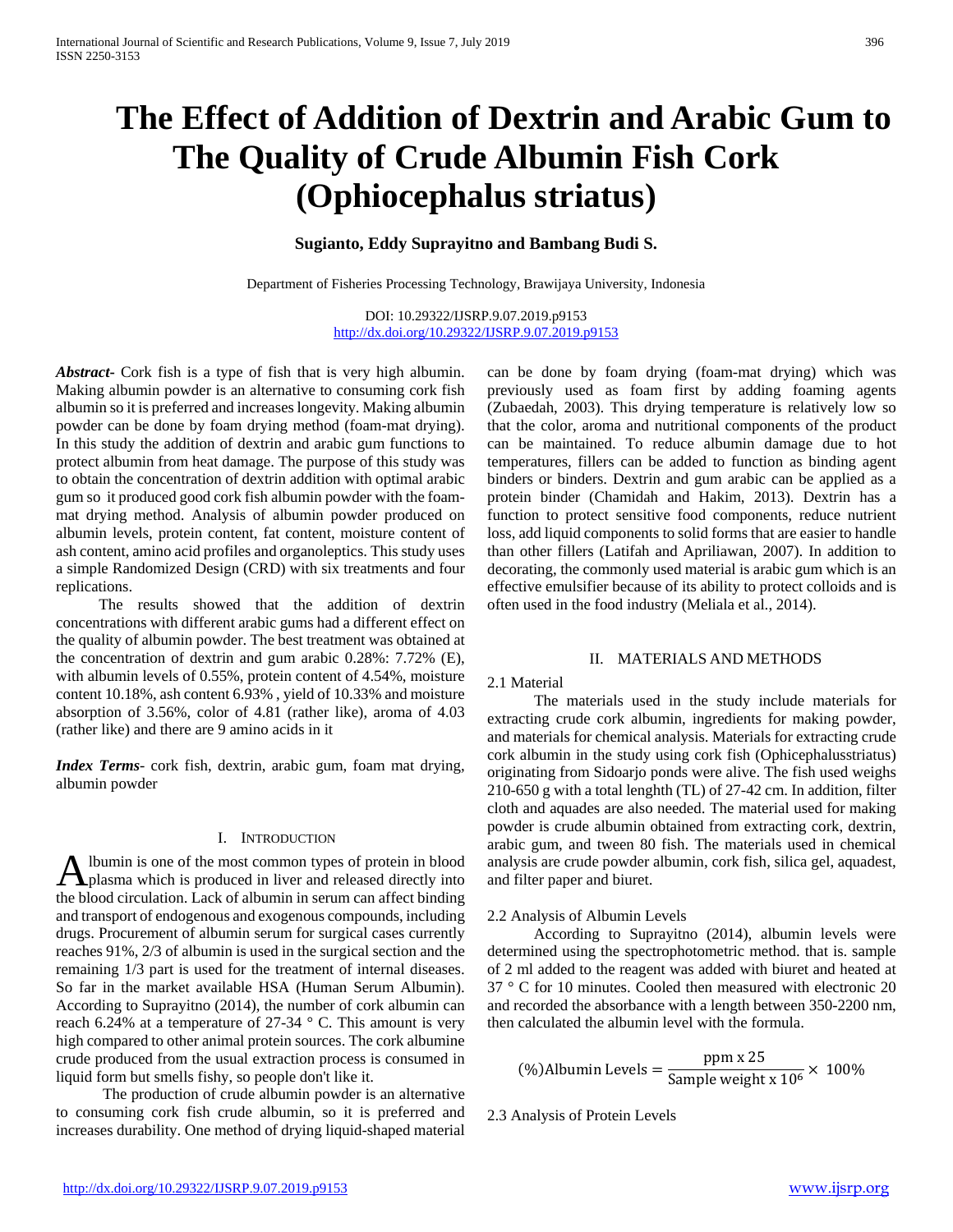Protein content analysis was carried out using the Spectrophotometric method. Measurement of protein levels was carried out by taking 0.9 ml of protein samples, first applying it with the addition of crystal ammonium sulfate. Then centrifuged for 10 minutes, separated the clear part (supernatant). The precipitate which is a protein is then reconstituted with acetic acid buffer pH 5 to 10 ml. In the test tube, 0.9 ml of each sample was added, 0.8 ml of biuret reagent was added and 1.3 ml of an acetic acid buffer solution was added. Let stand for 10 minutes, read the absorbance at the maximum wavelength on the detection screen.

$$
=\frac{\text{Vstandard} - \text{Vblanko x Nstandard x 14 x 6,25}}{\text{Sample weight x 1000}} \times 100
$$

2.4 Analysis of Water Content

 The method of analyzing water content was carried out by means of a dry oven method (thermogravimetric method). According to Aventi (2015), water content analysis using the thermogravimetro method can be done by weighing the initial weight of the sample (gram), place it in the oven tray where the dryer is approximately 110oC, put the oven tray sample into the oven, leave for 2 hours after 2 hours, until the sample is completely dry constant homogeneous. This is known from the constant weight (no change / decrease again), then calculated by the formula:

(%)Water content

$$
= \frac{\text{(initial weight - final weight)}}{\text{initial weight}} \times 100\%
$$

## 2.5 Analysis of Fat Levels

 Fat content analysis according to Shahidi (2001), was carried out by the goldfisch method by transferring the sample and then put it into a thimble and placed in a buffer tube with a hole in the bottom, then the solvent placed on the back of the buffer tube. cooled by a condenser so that the material will be moistened by solvents in lipids will be extracted and then will be accommodated in bekerglas again, after extraction is complete (3-4 hours), the heater is turned off and the following sample buffer. The heater is turned back on so that the solvent will be evaporated again and condensed and floated into the tank which is installed at the bottom of the condenser. Thus the floating solvent can be used for other extractions, the residue in the bekerglas installed on the heater is then dried in an oven 100oC until a constant weight is obtained. This residual weight is expressed as oil or fat contained in the material:

$$
(\%) \text{Fat Level } = \frac{A + B - C}{B} \times 100\%
$$

## 2.6 Analysis of ash content

 The method used in the analysis of ash content is the kiln method. According to Nugraha (1997), the steps that must be taken beforehand the cup is dried in an oven at 85 ° C overnight, cooled in a desiccator until it reaches a new room temperature then weighs its empty weight (G). Approximately 2 grams of standard / dry sample material is weighed into a cup with known weight (W). The cup containing the sample was placed into the kiln and burned at 550  $\degree$  C for 16 hours (Method A), and at 600  $\degree$  C for 3 hours.

The burned material is cooled in a desiccator (containing silica gel) to room temperature. Then weighed using a balance sheet. Calculation:

$$
(\%)ash content = \frac{weight \ of \ ash(g)}{\mathrm{sample \ weight (g)}} \times 100\%
$$

## 2.7 Test for Water Absorption

 Test of moisture absorption is carried out to determine the resistance of crude albumin powder to a moisture or air in the storage space. This is based on the hygroscopic powder properties so that it is necessary to test moisture absorption as a characteristic of crude cork albumin powder. Absorption of water vapor is inversely proportional to water content. The lower the water content, the more absorbable the moisture, the ability of the powder to absorb water depends on the product to be produced (Sari and Kusnadi, 2015).

## 2.8 Rendemen

 The purpose of calculating the yield of crude cork albumin powder is to determine the effect of concentrations of arabic dextrin and gum and the efficiency of making crude cork albumin powder. The rendement calculation can be done based on the method carried out by Sudi et al., (2008), the formula used to calculate the yield as follows:

$$
Randomen = \frac{output}{input} \times 100\%
$$

## 2.9 Organoleptic Analysis

 Organoleptic testing can be done by scoring. Organoleptic testing with an autoleptic test scoring test method was carried out by giving a score on texture parameters such as taste, aroma and elasticity in each sample based on the numerical parameters chosen by the panelists, and drinking as a neutralizer after each sample test. Panelists were asked to fill out the form by stating the scent score as an example very very fishy  $= 7$ , very fishy  $= 6$ , not fishy = 5, rather fishy = 4, and somewhat fishy = 3, fishy = 2, very fishy = 1. Then (Suradi, 2007).

#### 2.10 Analysis of Amino Acid Profiles

 Analysis of amino acid profiles using HPLC consists of four stages, namely: the stage of making protein hydrolyzate by means of weighing 0.1 gram of sample and being crushed, then added with 10 mL HCl 6 and heated in an oven at 100oC for 24 hours. Then the drying phase of the sample aims to make the sample completely clean apart from the solids. The filter was taken as much as 30µL and added 30µL of the drying solution. The drying solution is made from a mixture of methanol, picotiocyanate and triethylamine (Babu et al., 2002). Solubilisation solution of 30  $\mu$ L is added to the drying results, then mixed with methanol, sodium acetate and triethylamine, then diluted by adding 20mL 60% acetonitrile or buffer sodium acetate 1 M, then leave for 20 minutes. Then injection into HPLC was carried out by taking 40 µL of liquid to be injected into the HPLC, then calculating the amino acid concentration in the material was carried out by making a standard chromatogram using ready-made amino acids which experienced the same treatment as the sample (Bartolomeo and Maisano, 2006).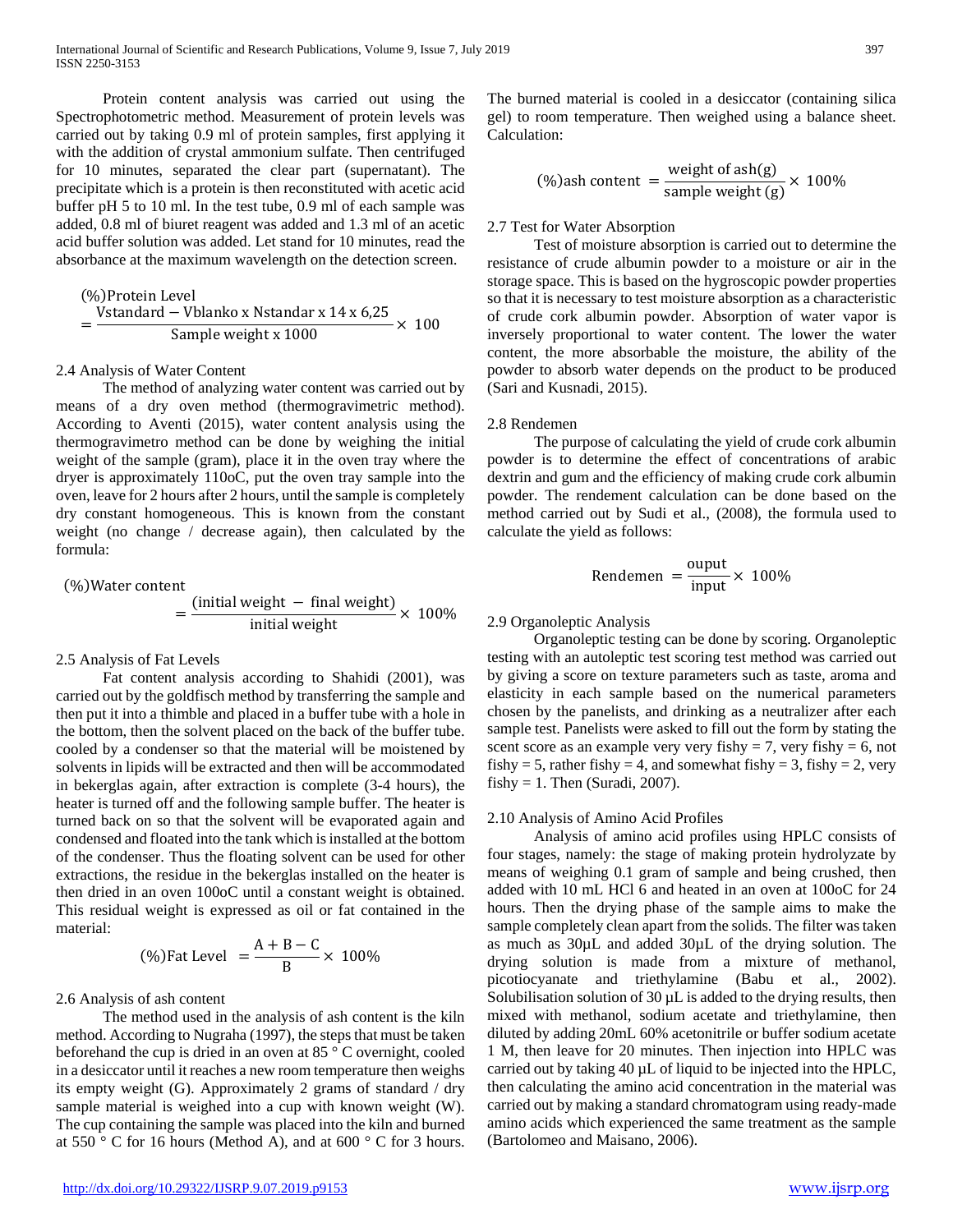## 3.1 Albumin

 The results of albumin levels in crude albumin powder with the addition of dextrin concentrations and arabic gum reached 0.55%. The lower the concentration of dextrin and the higher the concentration of arabic gum, the higher the albumin level. Addition of dextrin with different arabic gum can protect the damage of albumin from heat treatment. Heat treatment on albumin will produce irreversible changes in structure, which can be seen with increasing water insoluble proteins (Nugroho, 2013). Based on research, Gum arab is able to increase albumin levels because arab gum can form a layer that can protect albumin from heat damage. Sugindro et al. (2008), states that the properties of arabic gum are good in fierce emulsions and form a film layer, so extract retention can still be maintained. Gum arabic also has the ability to inhibit oxidation and protect major components (Silalahi et al., 2014).

#### 3.2 Protein

 Analysis of proteins is important for the purposes of determining nutrition, knowing the functional properties and determining the biological properties of proteins (Andarwulan et al., 2011). The results of protein content in crude albumin powder with the addition of dextrin and arabic gum concentrations reached 4.54%. The more concentration of arabic gum, the greater the protection of AGP and GP which play a role in the addition of nitrogen in the product in the form of dissolved nitrogen, amino nitrogen and total protein. Gum arab has an arabinogalactan protein (AGP) group and glycoprotein (GP) that tends to bind to proteins (Rizki et al., 2014). According to Prabandari (2011), about 2% of the gum component is in the form of protein, while the remaining 98% is sugar.

### 3.3 Water Content

 Water content in crude albumin powder with the addition of dextrin concentration with arabic gum reaches 10.18%. Food products in powder form with low water content have high resistance to microbiological damage because free water is used by microorganisms to live and grow (Faryake et al., 2001). Gum arabic has hydrophilic properties so that bound water is not easily released. Hydrocolloid or hydrophilic colloids are long-chain polymers that dissolve in water and are able to form colloids and gels (Puspasari, 2007). Wiyono (2007), added that the higher the addition of dextrin concentration, the lower the water content of the powder. Dextrin is also an ingredient that has the ability to bind to each other, so dextrin can reduce the value of water content (Meiyani et al., (2014).

## 3.4 Levels of ash

 Ash content in crude albumin powder with the addition of dextrin concentration with arabic gum reached 6.93%. Ash content can be determined based on the dry weight of the material and expressed in percent. The lower the concentration of dextrin and the higher the concentration of arabic gum, the lower the ash content. The addition of dextrin stabilizers which can reduce the proportion of the mineral content of the starting material. The higher the concentration of dextrin added, the ash content of flour will increase as well (Naibaho et al., 2015). Syahputra (2008), added that the ability of dextrin to reduce the tendency of materials that are easily damaged due to heat treatment. Ash content is also known as inorganic or mineral substances. Minerals are not significantly affected by chemical and physical treatment during the processing process, nor do they affect nutritional value. Although some components of food are damaged in the process of food warming, the process does not affect the mineral content in food (Ramadhia et al., 2012).

#### 3.5 Absorption of Steam Water vapor

 Absorption in crude albumin powder with the addition of dextrin concentration with arabic gum reaches 3.56%. The high humidity of the storage room will absorb moisture from the air into the pores of the food so that it will cause food water content to increase (Retnani et al., 2010). The lower the concentration of dextrin and the higher the concentration of arabic gum is added, the absorption of moisture from crude powder cork fish albumin decreases. Gum arabic hydrocolloid will have a high water content. The higher the hydrocolloid concentration, the more water is bound up in the hydrocolloid tissue (Putra et al., 2015). So that in the drying process, water is difficult to evaporate and causes high water content. High water content has a tendency to absorb water lower (Firdaushi et al., 2015).

#### 3.6 Rendemen

 The yield of crude albumin powder with the addition of dextrin concentration with arabic gum reached 10.33%. The recovery is an indicator to determine the effectiveness of the method applied in a study, especially about the optimality in producing a product. The lower the concentration of dextrin, the lower the yield. Dextrin is a group of polysaccharides that function as fillers (fillers) and are inert which can maintain fragile parts of the material (Syahputra, 2008). Yana and Kusnadi (2015), adding that the more fillers added will increase the total solids. So that if the higher concentration of dextrin is added, the yield will increase (Naibaho et al., 2015).

## 3.7 Organoleptics

 The organoleptic parameters of food products have an important role, due to the relationship with the reception of panelists to the products produced. Quality products are not determined by physical and chemical analysis, but are also determined by the level of color and aroma assessment The assessment of the senses carried out by consumers is an important factor in evaluating a product and determining the feasibility of the product on the market (Lawang 2013).

#### 3.7.1 Color

 Color is one component that can determine the quality of a material or food product. The organoleptic test results of color scoring on crude albumin powder with the addition of a concentration of dehydrate with different arabic gum obtained an average value of 4.667% to 5.342%. The lower addition of dextrin makes the powder darker. Increasing the concentration of dextrin fillers with arabic gum added causes the color of the product to tend to be younger (paler) Firdhausi et al. (2015). Added by Wiyono (2007); Drajat et al. (2014), the brightness level of powder increases with increasing dextrin concentration.

3.7.2 Aroma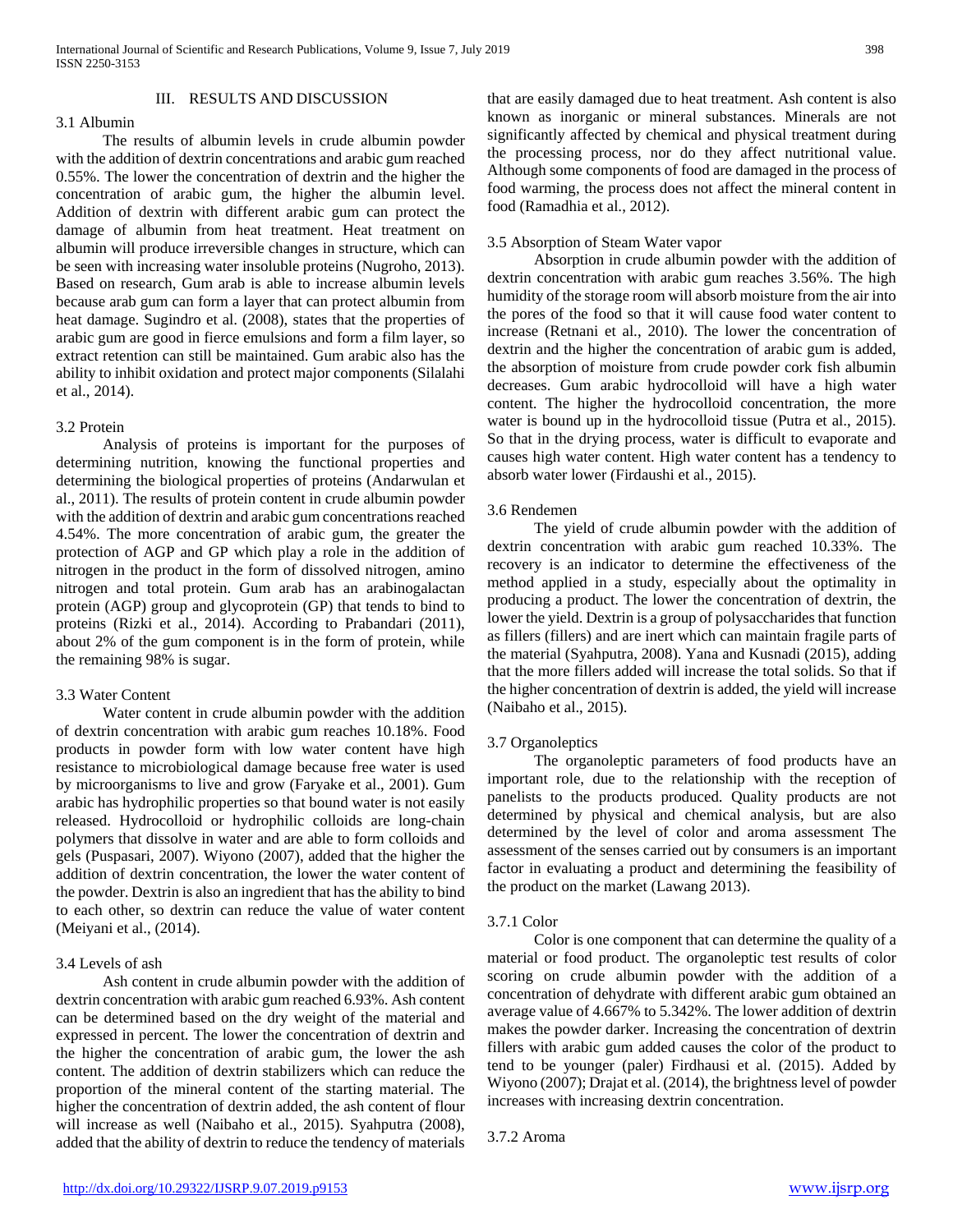The organoleptic scoring test results on crude albumin powder with the addition of dextrin concentrations with different arabic gum obtained an average value of 3,650% to 5.517%. The lower the concentration of dextrin and the higher the concentration of arabic gum is added, the scent score on crude powder of cork fish albumin decreases. This is because the use of arabic gum is less effective for binding scents than dextrin. Where arab gum is an additional ingredient that has no aroma, (Prasetyowati et al., 2014). The addition of Arabic gum microcapsules does not affect the taste and aroma of the product (Nurhasanah et al., 2011).

## 3.8 Amino Acid Profiles

 Chromatography is an analytical technique based on molecular separation due to differences in the composition structure. Different compounds can be separated from each other as they move through the column. Chromatographic separation can be carried out using various stationary phases, including immobilized silica on glass plates (thin layer chromatography), volatile gas (gas chromatography), paper (chromatographic paper) and liquid (liquid chromatography) (Kupiec, 2004). The results of the analysis of amino acid profiles of crude cork albumin powder can be seen in Table 9.

## **Table 9. Results of Analysis of Profile of Amino Acids in Crude Powder of Cork Fish Albumin**

| No | Asam Amino  | Nilai (mg/g) |  |
|----|-------------|--------------|--|
|    | Isoleusin   | 0,70         |  |
| 2  | Leusin      | 0,59         |  |
| 3  | Lisin       | 2,13         |  |
| 4  | Fenilalanin | 15,37        |  |
| 5  | Arginin     | 0,41         |  |
| 6  | Histidin    | 0,19         |  |
| 7  | Aspartat    | 0,02         |  |
| 8  | Sistein     | 0,03         |  |
| 9  | Prolin      | 0,30         |  |
|    |             |              |  |

#### IV. CONCLUSION

 The best treatment in this study was treatment E with the addition of dextrin concentration with arabic gum of 0.28%: 7.72%, with parameters of albumin levels of 0.55%, protein content of 4.54%, moisture content of 10.18%, levels of ash 6.93%, yield of 10.33% and moisture absorption of 3.56%. While the results of organoleptic tests, the results obtained for the color scoring scale 4.81 (rather like), aroma 4.03 (rather like). Albumin levels obtained the highest results in Phenylalanine 15.37, Lisin 2.13, Isoleucine 0.70, Leucine 0.59, Arginine 0.41, Histidine 0.19, Aspartate 0.02, Cysteine 0.03, Proline 0.3

#### **REFERENCES**

- [1] Aventi. 2015. Penelitian Pengukuran Kadar Air Buah. Pusat Penelitian dan Pengembangan Permukiman. Seminar Nasional Cendekiawan. 12-26.Babu *et al*., 2002
- [2] Bartolomeo, M. P., dan F. Maisano. 2006. Validation of a Reversed-Phase HPLC Method for Quantitative Amino Acid Analysis. Milano Research

Centre, Bracco Imaging SpA, Milan, Italy. JouRnAl oF BiomoleculAR Techniques, 17 (2): 131-136.

- [3] Farkye, N., K, Smith and F.T, Schonrock. 2001. An Overview of Changes in the Characteristics, Functionality andeNutrional Value of Skim Milk Powder (SMP) During Storage. Journal of Dairy Science. Page : 1-6.
- [4] Firdaushi, C., J. Kusnadi dan D. W. Ningtyas. 2015. Penambahan Dekstrin dan Gum Arab Petis Instan Kepala Udang Terhadap Sifat Fisik, Kimia dan Organoleptik. Jurnal Pangan dan Agroindustri Vol. 3 No 3 Hlm. 972- 983Kamsiati, 2006
- [5] Hakim, A.R. dan A. Chamidah. 2012. Aplikasi Gum Arab dan Dekstrin Sebagai Bahan Pengikat Protein Ekstrak Kepala Udang. JPB Kelautan dan Perikanan. Vol. 8 No. 1 Hlm. 45
- [6] Latifah dan A. Apriliawan. 2007. Pembuatan tepung Lidah buaya Menggunakan Berbagai Macam Metode Pengeringan. Teknologi Pangan UPN. Surabaya. Hlm 70-80
- [7] Lawang, A.T. 2013. Pembuatan Dispersi Konsentrat Ikan Gabus (Ophiocephalus sttriatus) Sebagai Makanan Tambahan (Food Suplement). Skripsi. Fakultas Pertanian. Universitas Hasanuddin. Makasar. Hlm 5-8
- [8] Meiyani, D. N. A., P. H. Riyadi dan A. D. Anggo. 2014. Pemanfaatan Air Rebusan Kepala Udang Putih (*Penaeus Merguiensis*) Sebagai Flavor Dalam Bentuk Bubuk Dengan Penambahan Maltodekstrin. Jurnal Pengolahan dan Bioteknologi Hasil Perikanan. Vol. 3 No. 2 Hlm. 67-74
- [9] Meliala, M., I. Suhadi dan R. J. Nainggolan. 2014. Pengaruh Penambahan Kacang Merah dan Penstabil Gum Arab Terhadap Mutu Susu Jagung. Jurnal Rekayasa Pangan dan Pertnian. Vol. 2 No. 1 Hlm. 57-64
- [10] Naibaho, L. T., I. Suhaidi dan S. Ginting. 2015. Pengaruh Suhu Pengeringan dan Konsentrasi Dekstrin Terhadap Mutu Minuman Instan Bit Merah. Ilmu dan Teknologi Pangan. Jurnal Rekayasa Pangan dan Pert. Vol. 3 No. 2 Hlm. 178-184
- [11] Nugroho, M. 2013. Uji Biologis Ekstrak Kasar dan Isolat Albumin Ikan Gabus (*OphiocepHlmus Striatus*) Terhadap Berat Badan dan Kadar Serum Albumin Tikus Mencit. Jurnal Saintek Perikanan. Vol. 9 No. 1 Hlm. 49-54
- [12] Nurhasanah, S., Komari, P. Hariyadi dan S. Budijanto. 2011. Mikroenkapsulasi Lemak Kaya DHA Untuk Fortifikasi Pada Makanan. Jurnal Ilmu-ilmu Hayati dan Fisik. Vol. 13 No. 2 Hlm. 140-149
- [13] Prabandari, W. 2011. Pengaruh Penambahan Berbagai Jenis Bahan Penstabil Terhadap Karakteristik Fisikokimia dan Organoleptik Yoghurt Jagung. Skripsi. Jurusan Teknpologi Pertanian. Fakultas Pertania. Universitas Sebelas Maret. Surakarta. Hlm. 29-42
- [14] Prasetyowati, D. A., E. Widowati dan A. Nursiwi. 2014. Pengaruh Penambahan Gum Arab Terhadap Karakteristik Fisikokimia dan Sensoris Fruit Leather Nanas (*Ananas comosus L. Merr*.) dan Wortel (*Daucus carota*). Jurnal Teknologi Pertanian Vol. 15 No. 2 Hlm. 139-148
- [15] Puspitasari, Y. E. 2007. Pengaruh Suhu dan Lama Pemanasan Dengan Menggunakan Ekstraktor Vakum Terhadap Crude Albumin Ikan Gabus (*Ophiocephalus striatus*). Skripsi. Fakultas Perikanan dan Ilmu Kelautan. Universitas Brawijaya. Malang
- [16] Putra, M. A., R. J. Nainggolan dan M. Nurminah. 2015. Pengaruh Konsentrasi Bubur Buah Sirsak Dengan Jahe dan Konsentrasi Gum Arab Terhadap Mutu *Fruit Leather*. Jurnal Rekayasa Pangan dan Pert. Vol. 3 No. 2 Hlm. 185-192
- [17] Ramadhia, M., S. Kumalaningsih dan I. Santoso. 2012. Pembuatan Tepung Lidah Buaya (*Aloe vera* L.) dengan Metode Foam-Mat Drying. Jurnal Teknologi Pertanian vol. 13 No. 2 Hlm. 125-137
- [18] Retnani, Y., S. A. Aisyah, L. Herawati dan A. Saenab. 2010. Uji Kadar Air dan Saya Serap Air Biskuit Limbah Tanaman Jagung dan Rumput Laut Lapang Selama Penyimpanan. Seminar Nasional Teknologi peternakan dan Veternier. Hlm. 809-814
- [19] Rizki, F. A., H. Rusmarilin dan S. Ginting. 2014. Pengaruh Perbandingan Tapioka dan Tepung Talas Dengan Penambahan Gum Arab Terhadap Mutu Nugget Bayam. J. Rekayasa Pangan dan Pert. Vol. 2 No. 4 Hlm. 71-79
- [20] Sari, D. K., S. A. Marliyati, L. Kustiyah, A. Khomsan dan T. M. Gantohe. 2014. Uji Organoleptik Formulasi Biskuit Fungsional Berbasis Tepung Ikan Gabus (*Ophiocephlmus striatus*). Agritech, Vol. 34 No. 2 Hlm. 120-125
- [21] Silalahi, R.C., I, Suhaidi dan L. N. Limbong. 2014. *Pengaruh Perbandingan Sari Buah Sirsak dengan Markisa dan Konsentrasi Gum Arab Terhdap Mutu Sorbet Air Kelapa*. Jurnal Rekayasa Pangan dan Pertanian Vol. 2 No. 2. Hlm. 27-28